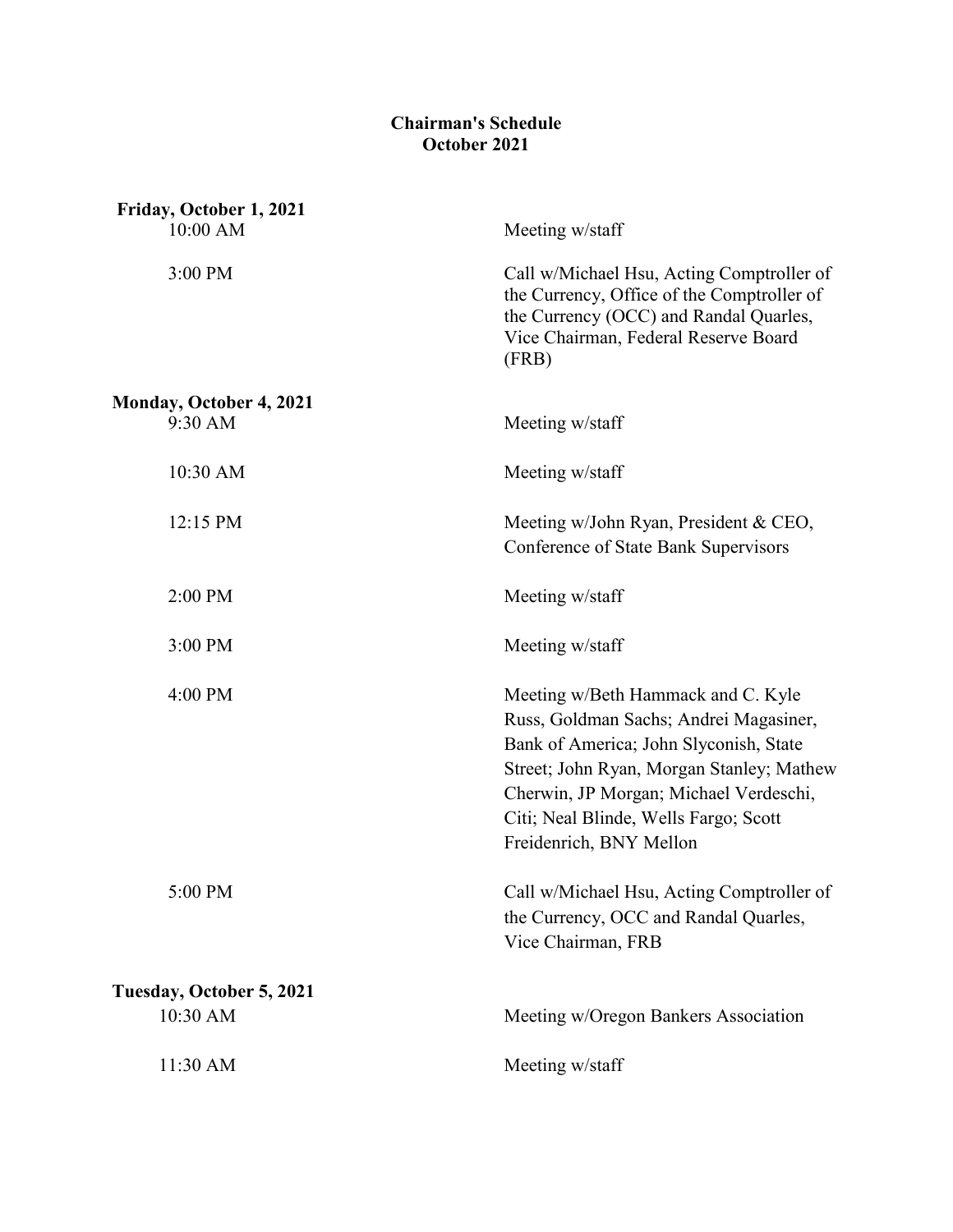| 1:00 PM                                       | Meeting w/Michelle Bowman, Governor,<br><b>FRB</b>                                                             |
|-----------------------------------------------|----------------------------------------------------------------------------------------------------------------|
| 2:30 PM                                       | Meeting w/staff                                                                                                |
| <b>Wednesday, October 6, 2021</b><br>10:00 AM | Meeting w/staff                                                                                                |
| 11:00 AM                                      | Meeting w/staff                                                                                                |
| 1:00 PM                                       | FDIC Advisory Committee of State<br>Regulators                                                                 |
| 3:30 PM                                       | Meeting w/staff                                                                                                |
| Thursday, October 7, 2021<br>11:00 AM         | Meeting w/Christiana Riley, Member of the<br>Management Board of Deutsche Bank AG<br>& CEO, Deutsche USA Corp. |
| 1:00 PM                                       | FDIC Advisory Committee on Economic<br>Inclusion                                                               |
| Friday, October 8, 2021<br>12:30 PM           | Meeting w/Michael Hsu, Acting<br>Comptroller of the Currency, OCC; and<br>Randal Quarles, Vice Chairman, FRB   |
| 2:30 PM                                       | Meeting w/staff                                                                                                |
| 3:30 PM                                       | Meeting w/staff                                                                                                |
| Monday, October 11, 2021                      | Federal Holiday - Columbus Day                                                                                 |
| 3:15 PM                                       | Meeting w/staff                                                                                                |
| 4:00 PM                                       | Call w/Senator Pat Toomey                                                                                      |
| Tuesday, October 12, 2021<br>11:00 AM         | Meeting w/staff                                                                                                |
| 1:00 PM                                       | Meeting w/Alex Weber, Chairman, UBS<br>Group AG                                                                |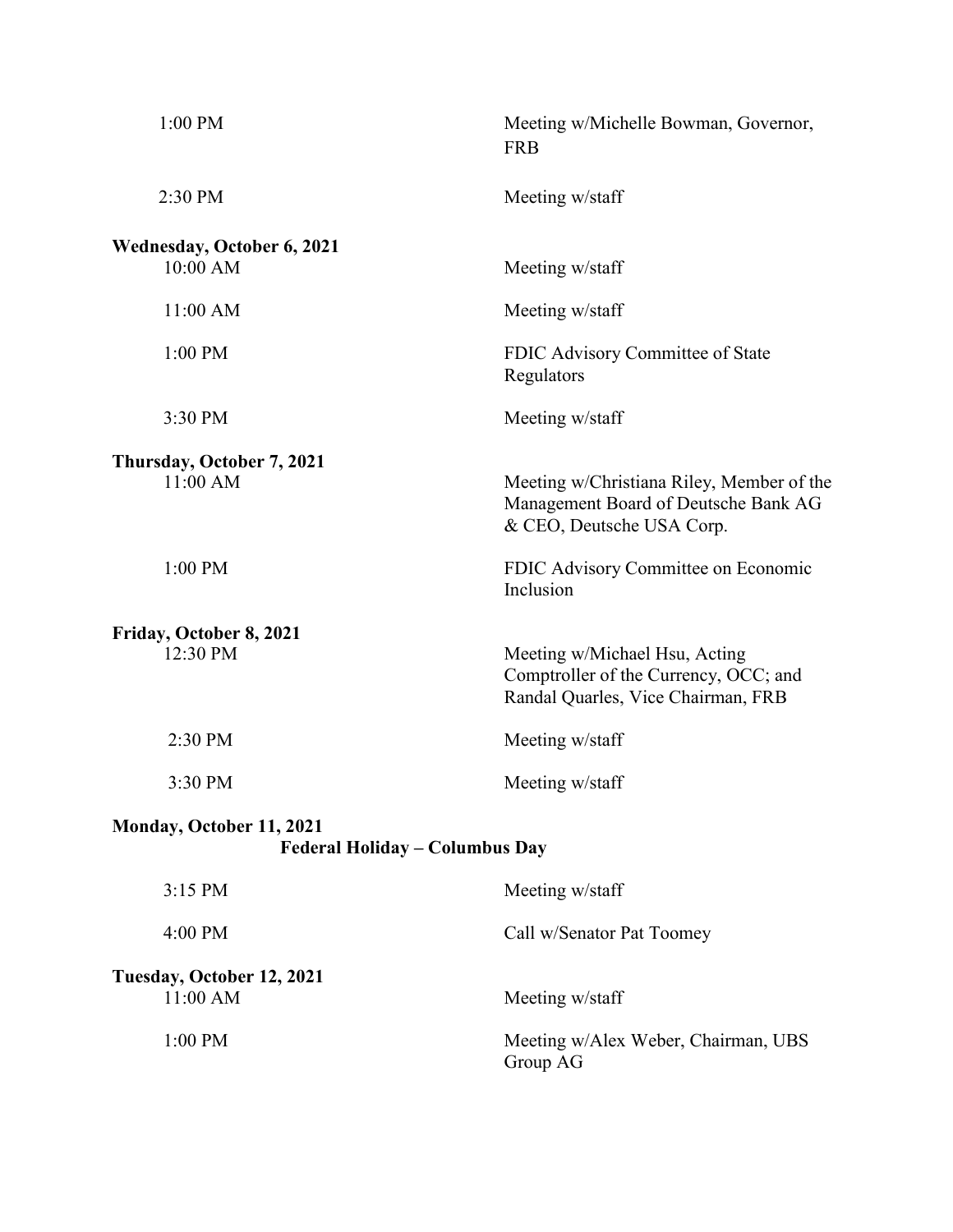| 1:30 PM                     | Prep Call w/Milken Institute for Milken<br>Institute 2021 Global Conference |
|-----------------------------|-----------------------------------------------------------------------------|
| 2:00 PM                     | Meeting w/staff                                                             |
| 2:30 PM                     | Meeting w/staff                                                             |
| 3:45 PM                     | Meeting w/Klaas Knot, President,<br>DeNederlandsche Bank                    |
| 4:30 PM                     | Call w/James Gorman, Chairman & CEO,<br>Morgan Stanley                      |
| 5:00 PM                     | Meeting w/staff                                                             |
| Wednesday, October 13, 2021 |                                                                             |
| 11:00 AM                    | Meeting w/staff                                                             |
| 12:00 PM                    | Meeting w/staff                                                             |
| 1:00 PM                     | Meeting w/Don Berman, Chairman, CEO &<br>Founder, Cardworks                 |
| 1:30 PM                     | Meeting w/staff                                                             |
| 3:30 PM                     | Meeting w/staff                                                             |
| 4:30 PM                     | Meeting w/staff                                                             |
| Thursday, October 14, 2021  |                                                                             |
| 9:30 AM                     | Call w/Sam Woods, Deputy Governor, Bank<br>of England (BOE)                 |
| 11:00 AM                    | Meeting w/Sir Jon Cunliffe, CB, Deputy<br>Governor Financial Stability, BOE |
| 12:00 PM                    | Meeting w/staff                                                             |
| 1:00 PM                     | Call w/Lars Rohde, Governor, Danmarks<br>Nationalbank                       |
| 4:00 PM                     | Pre-Recording DC Fintech Week Minority<br><b>Banking Panel</b>              |
| 5:00 PM                     | Meeting w/staff                                                             |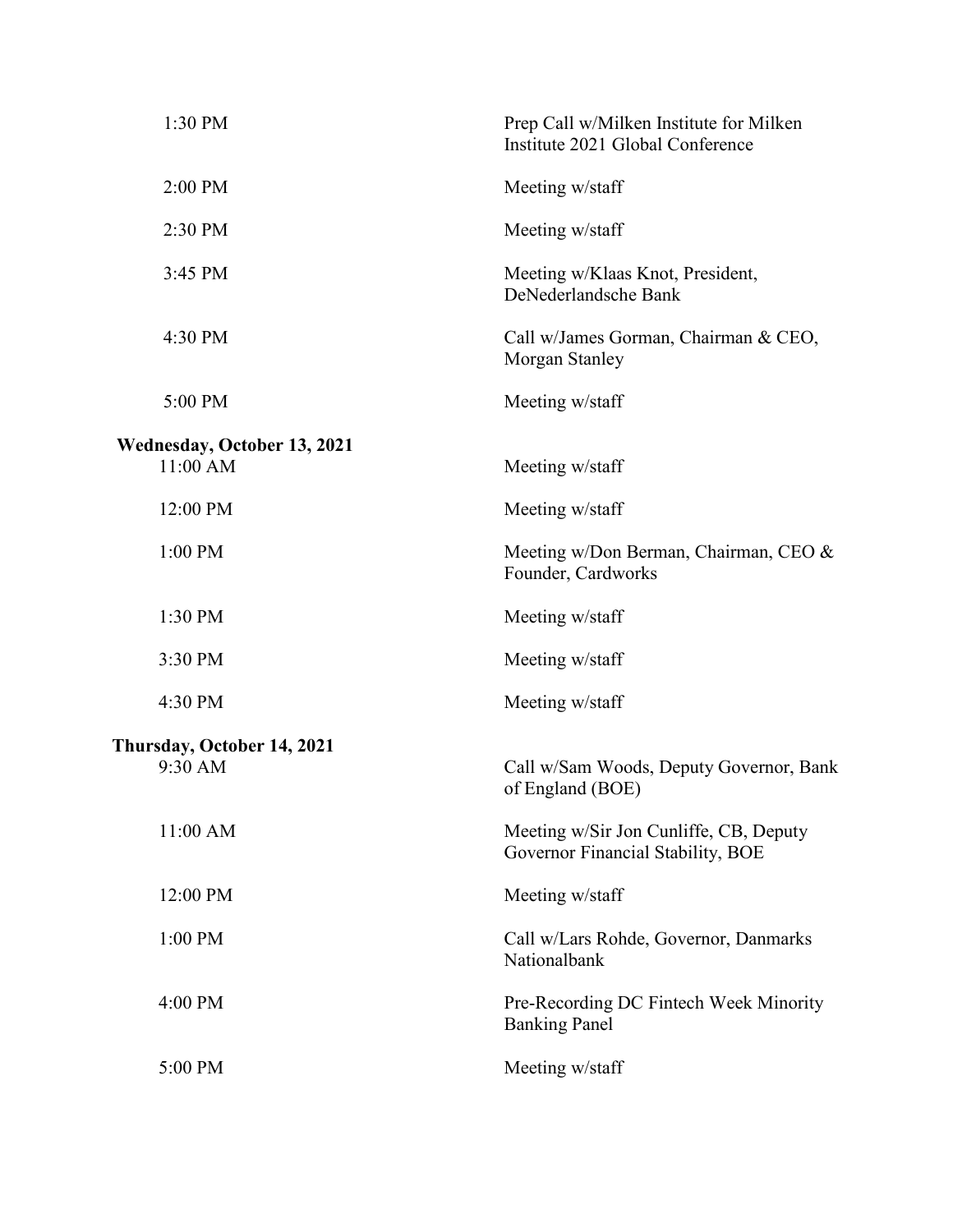| Friday, October 15, 2021 |                                                                                                                                           |
|--------------------------|-------------------------------------------------------------------------------------------------------------------------------------------|
| 10:30 AM                 | International Regulatory Roundtable,<br>Treasury                                                                                          |
| 12:30 PM                 | Meeting w/staff                                                                                                                           |
| $1:15$ PM                | Remarks: Connecticut Bankers Association<br>Annual Meeting and Conference                                                                 |
| $2:00$ PM                | Meeting w/staff                                                                                                                           |
| $2:30$ PM                | Meeting w/staff                                                                                                                           |
| $3:00$ PM                | Record Fintech Policy Podcast w/Julie<br>Verhage-Greenberg, Co-Founder, Fintech<br>Today, and John Pitts, Global Head of<br>Policy, Plaid |
| $3:45 \text{ PM}$        | Meeting w/staff                                                                                                                           |

## **Saturday, October 16, 2021 Travel: October 16-17, 2021 – San Francisco, California – FDIC Meetings**

| $3:00 \text{ PM}$ | Meeting w/staff              |
|-------------------|------------------------------|
| $4:00 \text{ PM}$ | Roundtable w/FinTech Leaders |

## **Sunday, October 17, 2021 Travel: October 17-18, 2021 – Los Angeles, California – Milken Institute 2021 Global Conference**

| $3:30 \text{ PM}$        | Speaker: Milken Institute 2021 Global<br>Conference – Leaders in Finance                 |
|--------------------------|------------------------------------------------------------------------------------------|
| $7:30 \text{ PM}$        | Milken Institute Global Conference<br>Welcome Reception                                  |
| $9:30 \text{ PM}$        | Milken Institute Global Conference<br><b>Welcome Dinner for Speakers</b>                 |
| Monday, October 18, 2021 |                                                                                          |
| $10:00$ AM               | Speaker: Milken Institute 2021 Global<br>Conference – Harnessing the Power of<br>FinTech |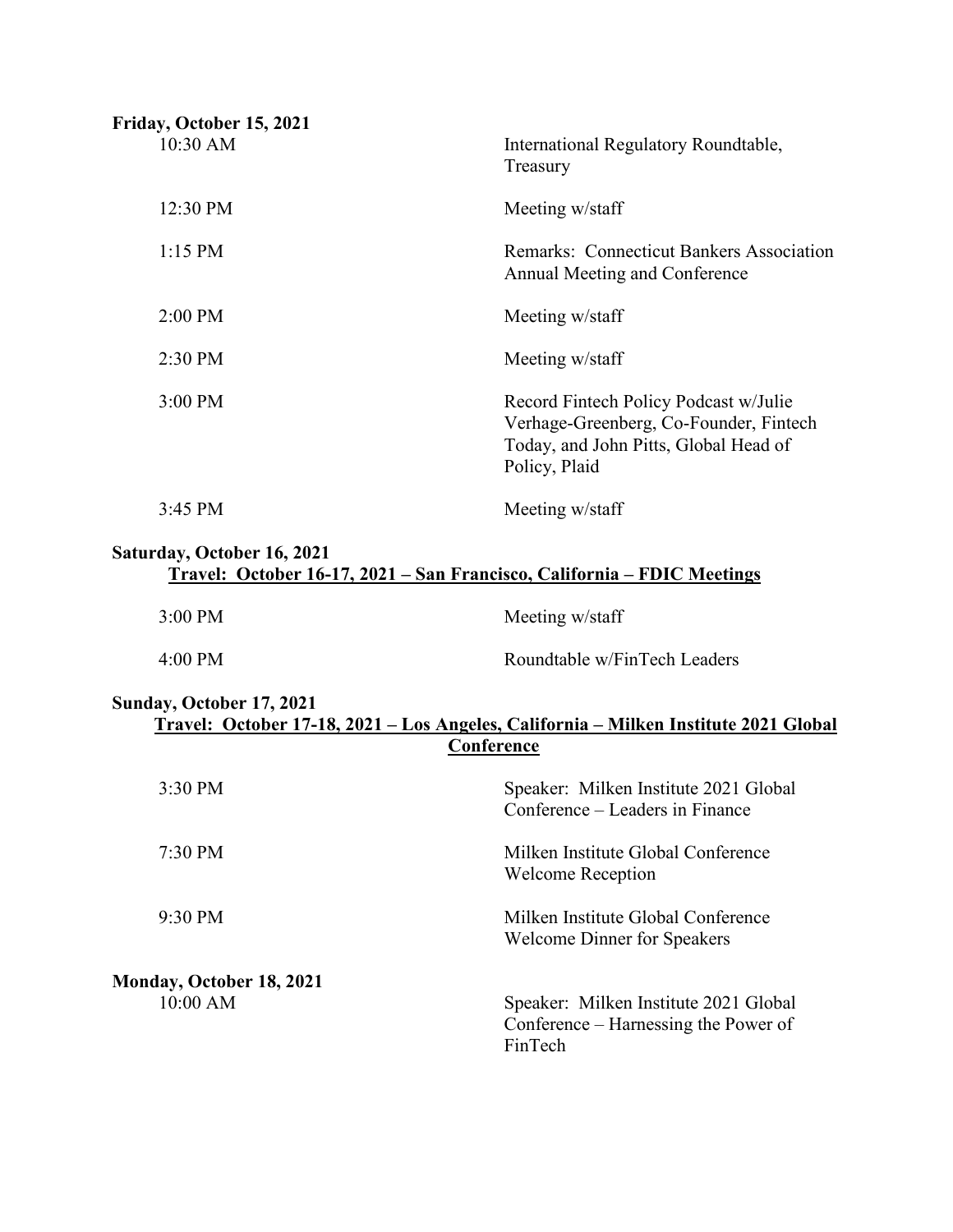| Speaker: Milken Institute 2021 Global<br>Conference – Access to Capital                                    |
|------------------------------------------------------------------------------------------------------------|
| Meeting w/Richard Sandor, Chairman &<br>CEO, American Financial Exchange                                   |
| Meeting w/staff                                                                                            |
| Meeting w/staff                                                                                            |
| Meeting w/staff                                                                                            |
| Meeting w/Purbaya Yudhi Sadewa,<br>Chairman, Indonesian Deposit Insurance<br>Corporation                   |
| Meeting w/staff                                                                                            |
| Call w/Michael Hsu, Acting Comptroller of<br>the Currency, OCC                                             |
| Meeting w/staff                                                                                            |
| Meeting w/staff                                                                                            |
| <b>American Bankers Association's Bankers</b><br>Annual Meeting w/California and Florida<br><b>Bankers</b> |
| Meeting w/staff                                                                                            |
| Assessment Appeals Committee Meeting                                                                       |
| Meeting w/staff                                                                                            |
| <b>Case Review Committee Meeting</b>                                                                       |
| Meeting w/staff                                                                                            |
| Meeting w/staff                                                                                            |
| Meeting w/staff                                                                                            |
|                                                                                                            |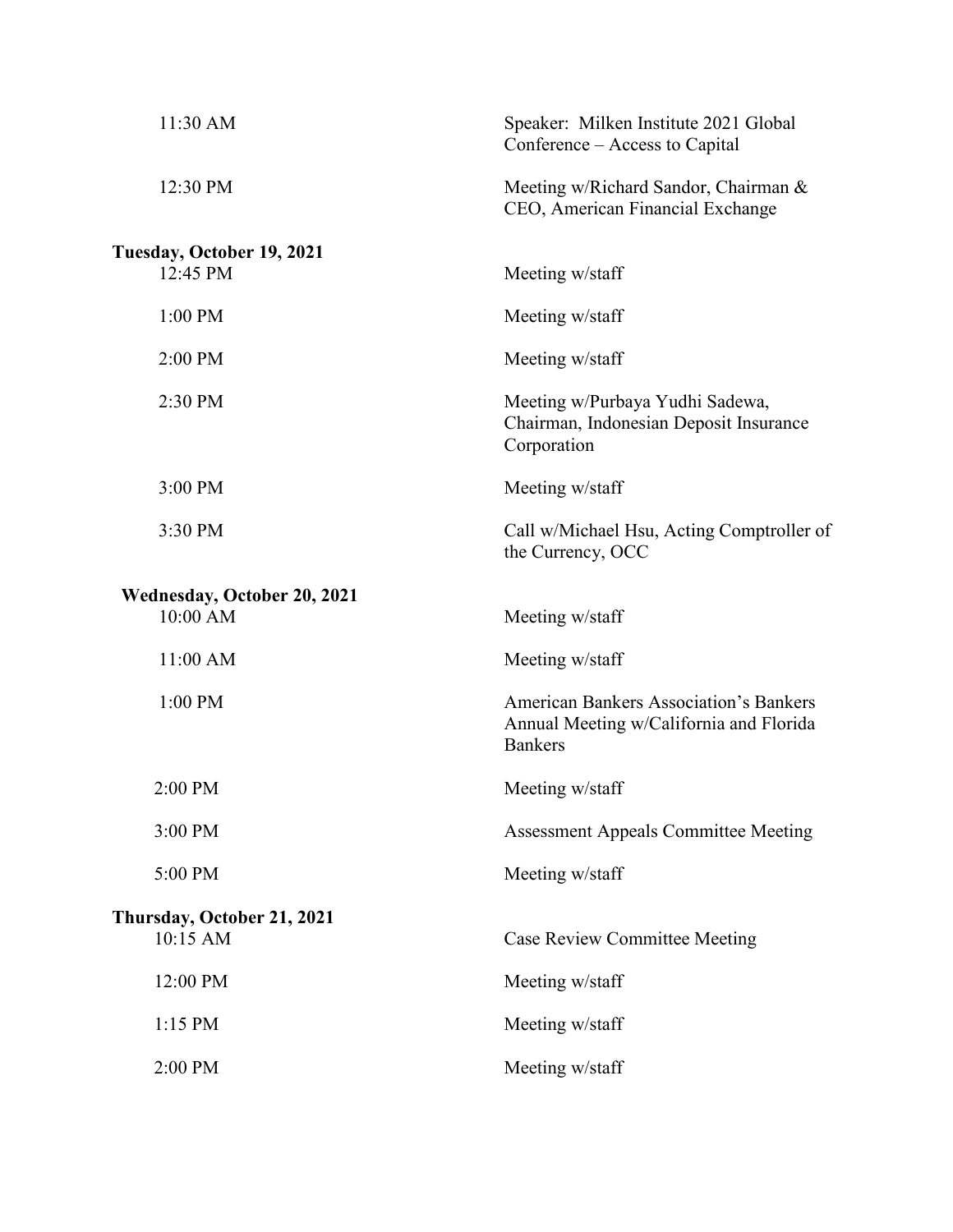| 3:00 PM                                                                                                      | Call w/Rebeca Romero Rainey, President &<br>CEO, Independent Community Bankers of<br>America                     |
|--------------------------------------------------------------------------------------------------------------|------------------------------------------------------------------------------------------------------------------|
| 3:45 PM                                                                                                      | Call w/Rohit Chopra, Director, Consumer<br>Financial Protection Bureau (CFPB)                                    |
| 4:30 PM                                                                                                      | Financial Stability Oversight Council<br>Meeting                                                                 |
| 5:30 PM                                                                                                      | Meeting w/staff                                                                                                  |
| Friday, October 22, 2021<br><u> Travel: October 24-26, 2021 – Las Vegas, Nevada – Money 20/20 Conference</u> |                                                                                                                  |
| Sunday, October 24, 2021                                                                                     | Check-in/Pick up Credentials                                                                                     |
|                                                                                                              | Roundtable w/FinTech Leaders                                                                                     |
|                                                                                                              | Rehearsal for Money 20/20 Speakers                                                                               |
|                                                                                                              | Conference Dinner for Speakers                                                                                   |
| <b>Monday October 25, 2021</b>                                                                               | Meet and Greet w/Amplify Cohort                                                                                  |
|                                                                                                              | Interview w/Yizhu Wang, Senior Fintech<br>Reporter, S&P Global Market Intelligence                               |
|                                                                                                              | FDIC/Truist Luncheon for Minority<br>Depository Institutions and Community<br>Development Financial Institutions |
|                                                                                                              | Keynote Remarks                                                                                                  |
|                                                                                                              | Interview w/Echo Wang, Reporter, Reuters                                                                         |
|                                                                                                              | Interview w/John Heltman, Editor-in-Chief,<br>American Banker                                                    |
|                                                                                                              | Meeting w/Melissa Koide, CEO & Director,<br>FinRegLab                                                            |